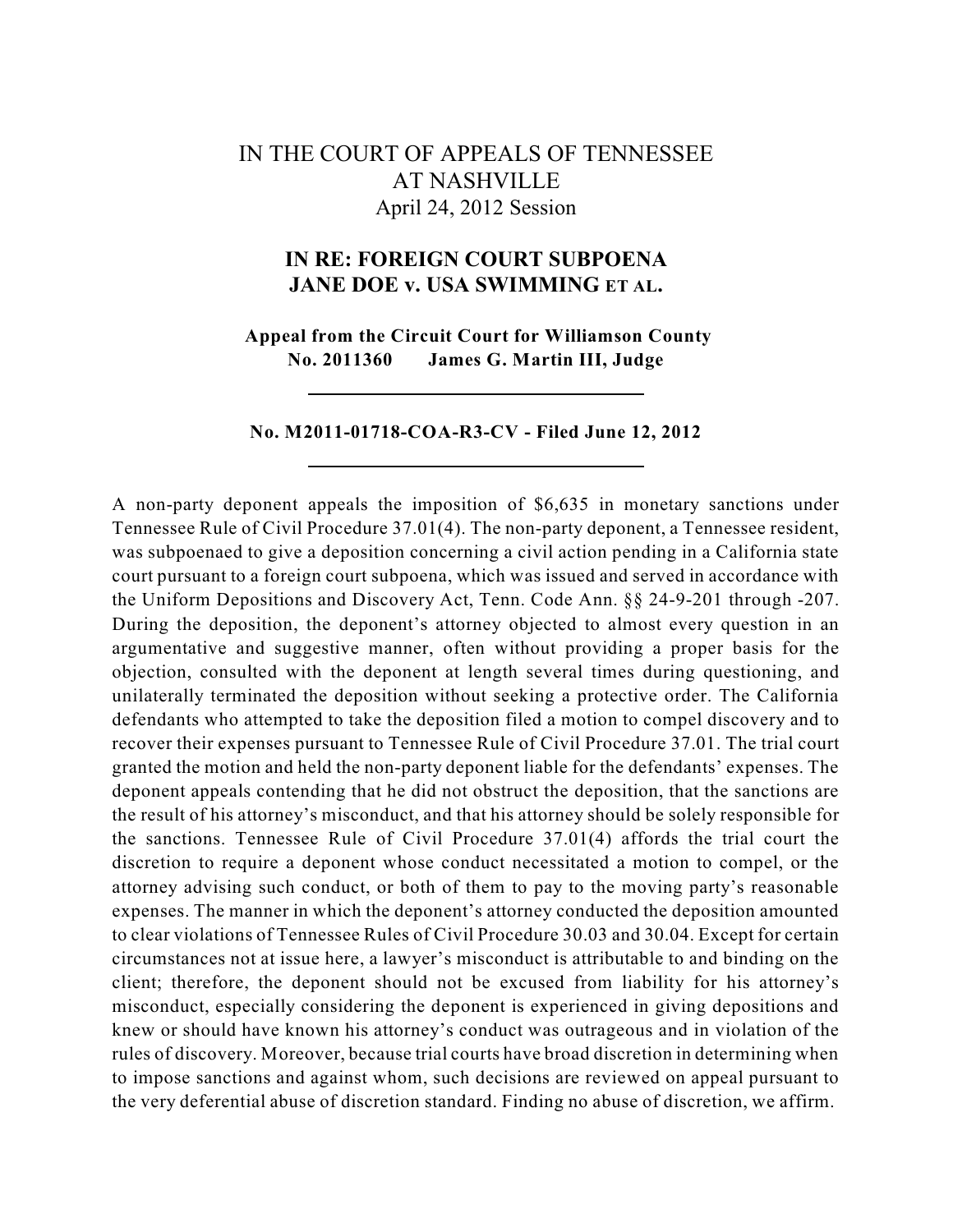#### **Tenn. R. App. P.3 Appeal as of Right; Judgment of the Circuit Court Affirmed**

FRANK G. CLEMENT, JR., J., delivered the opinion of the Court, in which ANDY D. BENNETT, J., and BEN H. CANTRELL, SP. J., joined.

Emily Todoran, Nashville, Tennessee for the appellant, Kenneth Stopkotte.

Thomas I. Carlton, Jr., and Ben M. Rose, Nashville, Tennessee, for the appellees, United States Swimming, Inc., and Pacific Swimming. Inc.

#### **OPINION**

On April 18, 2011, a foreign court subpoena was filed in the Circuit Court of Williamson County requiring the appellant, Williamson County resident Kenneth Stopkotte, to testify by deposition in a California civil action, *Jane Doe v. USA Swimming, et al.*, Case No. 1:09-CV-149813, filed in the Santa Clara County Superior Court in March 2010. In the California action, Jane Doe asserted various claims of sexual abuse and molestation against her former USA Swimming coach, Andrew King, as well as several claims of negligent hiring and supervision against Pacific Swimming, Inc., the regional affiliate that employed Mr. King, and USA Swimming, Inc., the nationwide organization that oversees all regional affiliates.

Mr. Stopkotte was never a party to the California action, but he was a long-time USA Swimming Coach in Indiana until March 2010, when he was banned from the organization for two years after purportedly falsifying swim times. Since the commencement of the *Jane Doe* litigation, Mr. Stopkotte made several public statements against USA Swimming related to its alleged tolerance of sexual abuse of swimmers by coaches. The defendants Pacific Swimming, Inc., and USA Swimming, Inc. ("Defendants") decided to take the deposition of Mr. Stopkotte to discover what he did and did not know relating to the issues in that action. Because Mr. Stopkotte was a resident of Williamson County, Defendants followed the appropriate protocol and filed a foreign court subpoena, which had been issued by the Santa Clara CountyCalifornia Superior Court, in the Circuit Court of Williamson County, pursuant to the Uniform Depositions and Discovery Act. *See* Cal. Civ. Proc. Code §§ 2029.100 through 2029.900 (West 2010); Tenn. Code Ann. §§ 24-9-201 through -207. The Williamson County Circuit Court Clerk then issued a Tennessee subpoena, which was duly served on Mr. Stopkotte in Williamson County on April 25, 2011. *See* Tenn. Code Ann. § 24-9-203(b).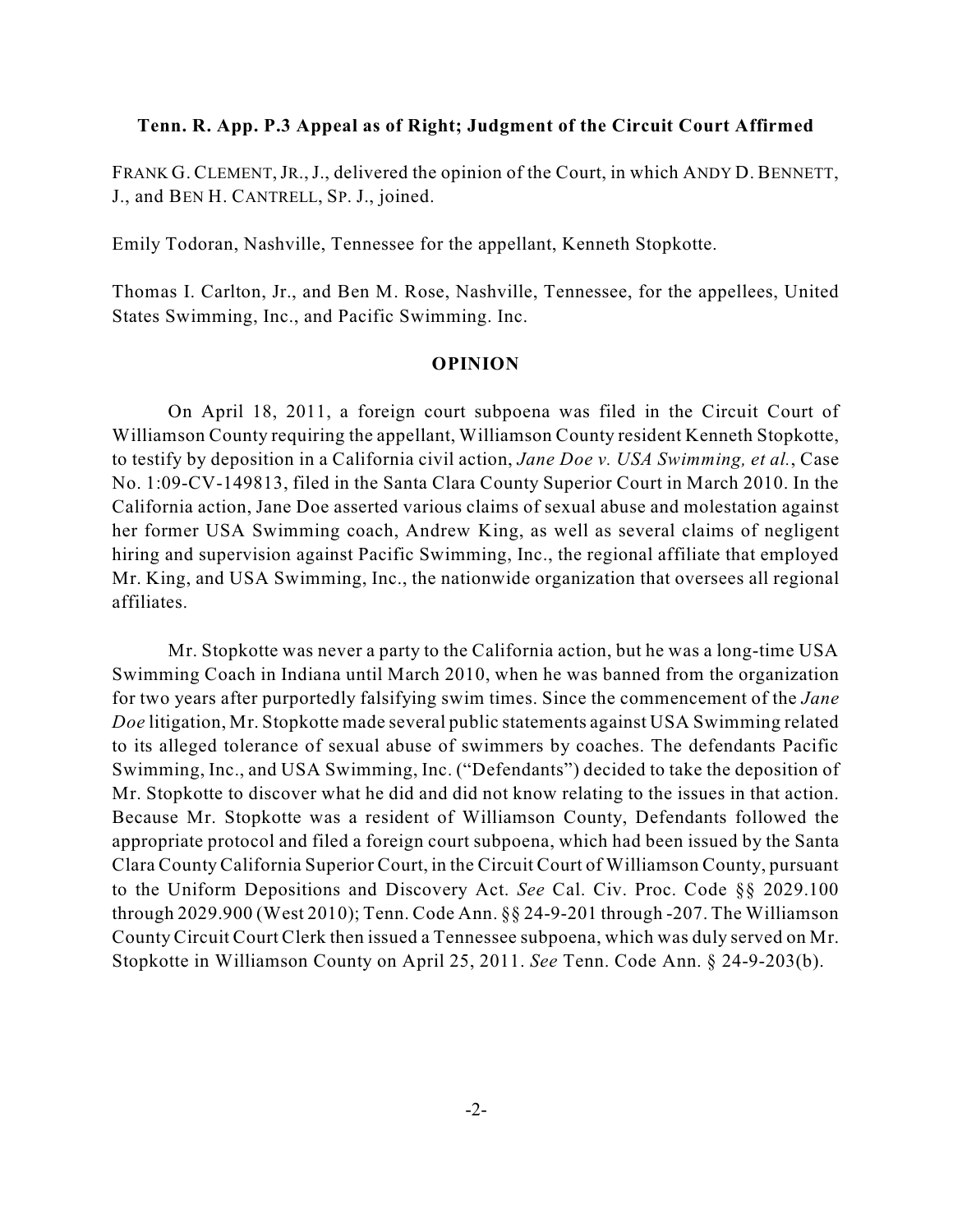Mr. Stopkotte requested that the deposition be taken at the office of his attorney, Richard (Rick) Kammen, in Indianapolis, Indiana. Defendants agreed.<sup>1</sup> Mr. Kammen is not licensed to practice law in Tennessee, and he did not make an appearance or file a notice of representation with the Williamson County Circuit Court. Mr. Kammen'sinvolvement in this action was limited to the deposition of his client, Mr. Stopkotte, in Indianapolis, Indiana.

The deposition commenced at 10:00 a.m. on May 6, 2011 in Marion County, Indiana at Mr. Kammen's office as previously agreed. From the moment the deposition began until it was unilaterally terminated four hours later, Mr. Kammen behaved in an unprofessional and combative manner. He objected to almost every question presented to Mr. Stopkotte, often without stating a basis for the objection, and instructed Mr. Stopkotte to refrain from answering most of the remaining questions, frequently on the grounds that the question had been "asked and answered" in a previous deposition taken by USA Swimming in April 2010 for a case involving similar claims by a different plaintiff.

Defendants then filed a Motion to Compel Discovery and for Sanctions in the Williamson County Circuit Court pursuant to Tennessee Code Annotated § 24-9-205 and Tennessee Rule of Civil Procedure 37.01. They sought to resume the deposition of Mr. Stopkotte and to recover \$6,635 for the following expenses: 10 hours preparing the motion to compel, 3 hours in court, and 16 hours traveling to Tennessee, at \$195/hour; \$974 in additional travel expenses to complete the deposition; and \$6 for the re-issuance of the foreign court subpoena. At the hearing on the motion on July 6, 2011, the trial court found that Mr. Kammen's actions during the deposition violated Tennessee Rules of Civil Procedure 30.03 and 30.04, and on this basis granted the motion to compel and awarded the requested amount in monetary sanctions.<sup>2</sup>

The trial court entered the judgment against Mr. Stopkotte only, finding that it did not have jurisdiction over Mr. Kammen because Mr. Kammen did not make an appearance in the limited Tennessee proceedings. The final order was entered July 14, 2011. This appeal by Mr. Stopkotte followed.

 ${}^{1}$ Mr. Kammen also represented Mr. Stopkotte in criminal matters pending in Indiana.

 $^2$  After the entry of the final order in this case, the *Jane Doe* litigation was dismissed by agreement between the parties and Mr. Stopkotte's deposition was not completed.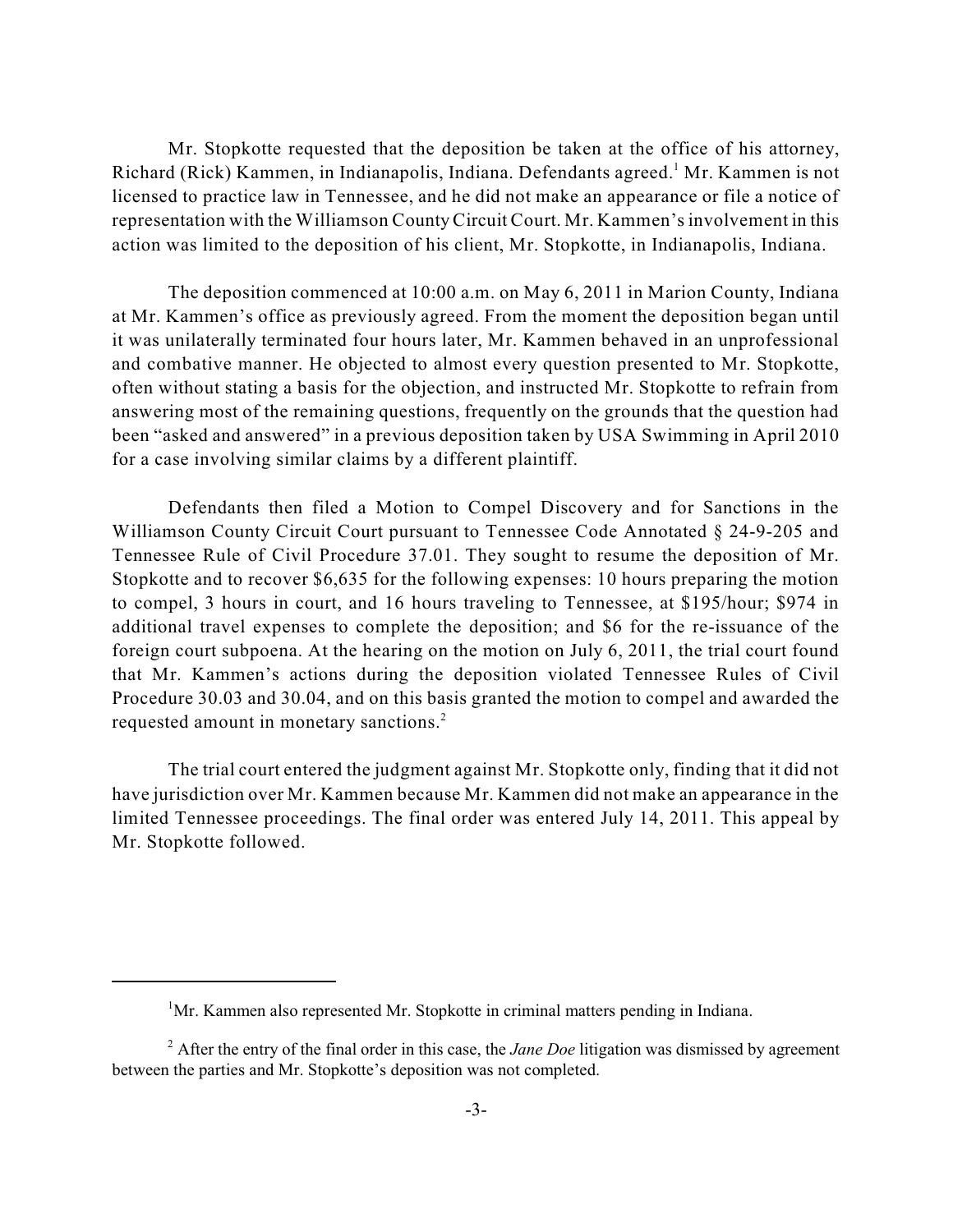#### **ANALYSIS**

Mr. Stopkotte, the appellant, and Defendants, the appellees, identify the dispositive issue on appeal in very different terms. Mr. Stopkotte states that the issue is whether the trial court "erred in ordering monetary sanctions under Tennessee Rule of Civil Procedure 37.01(4) against a non-party deponent based entirely on his Indiana attorney's misconduct during a deposition conducted in Indiana." Defendants assert that the issue is whether the trial court "abused its discretion" in awarding monetary sanctions against Mr. Stopkotte "for discovery abuses in accordance with its inherent powers and its powers under the Tennessee Rules of Civil Procedure."

Because of the circumstances of this case, we start our analysis with the relevant statutory scheme concerning the Williamson County court's authority over discovery matters in the California action. The Uniform Interstate Depositions and Discovery Act is codified at Tennessee Code Annotated §§24-9-201 through -207. Section 203 of the Act, titled, *Foreign subpoena; request; issuance*, provides:

(a) A party may submit a foreign subpoena to a clerk of court in the county in which discovery is sought to be conducted in this state. The request for and issuance of a subpoena in this state under this part shall not constitute making an appearance in the courts of this state.

(b) When a party submits a foreign subpoena to a clerk of court in this state, the clerk, in accordance with the rules of court, shall promptly issue a subpoena for service upon the person to which the foreign subpoena is directed. The subpoena shall incorporate the terms used in the foreign subpoena and contain or be accompanied by the names, addresses, and telephone numbers of all counsel of record in the proceeding to which the subpoena relates and of any party not represented by counsel.

Tenn. Code Ann. § 24-9-203. In addition, section 205 provides:

*When a subpoena issued under § 24-9-203 commands a person to attend and give testimony at a deposition*, produce designated books, documents, records, electronically stored information, or tangible things, or permit inspection of premises, the time and place and *the manner of the taking of the deposition, the production, or the inspection must comply with the Tennessee Rules of Civil Procedure relative to discovery*.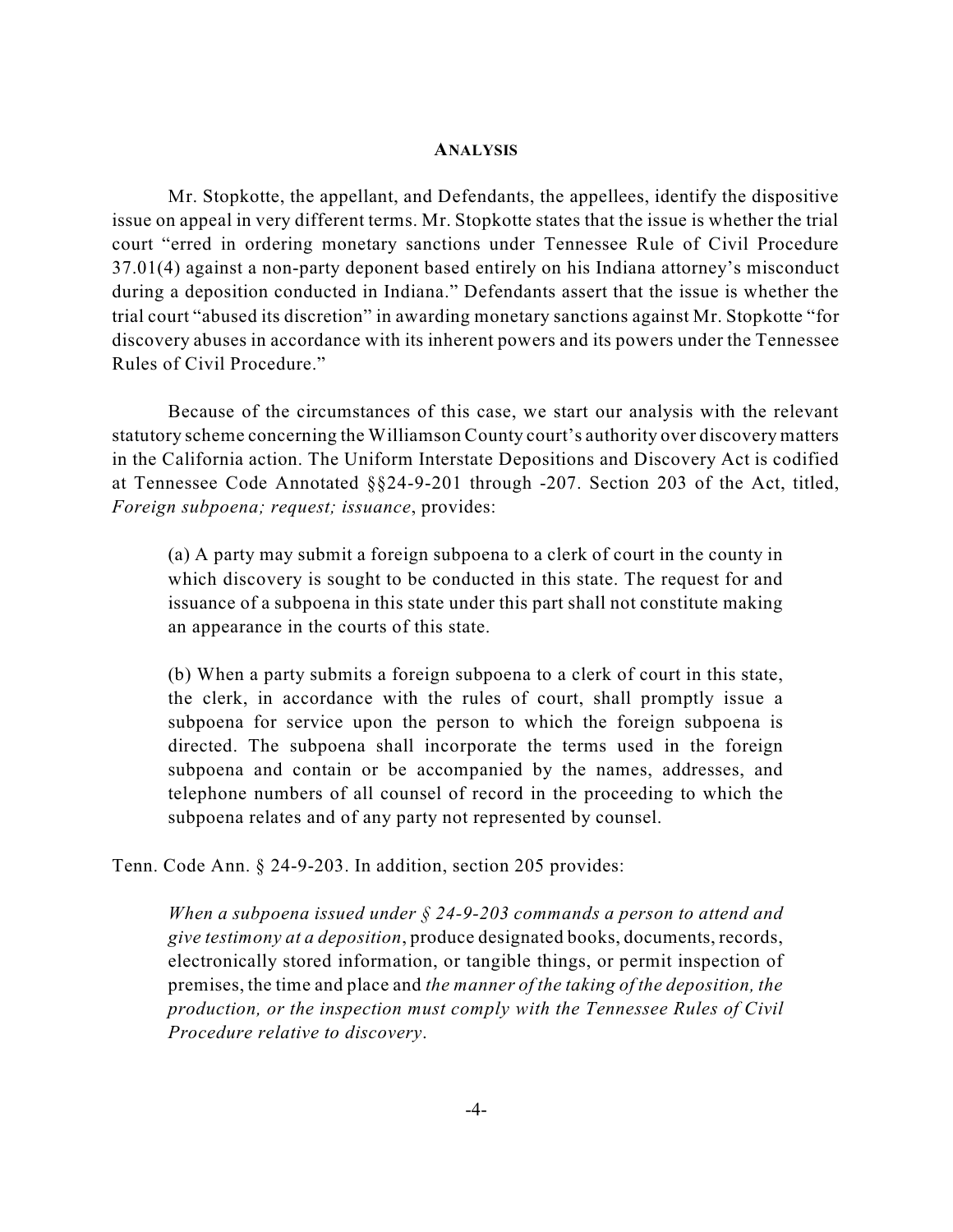*Id.* § 205 (emphasis added). Finally, section 206 of the Act provides that an application may be made to the court to enforce, modify, or quash a foreign court subpoena and section 207 provides that when such a motion is made, "*the court in its discretion may award the prevailing party its reasonable attorney's fees and expenses.*" *Id.* § 207 (emphasis added).

Defendants properly submitted the Santa Clara County subpoena for the deposition of Mr. Stopkotte to the Williamson County Circuit Clerk, who in turn issued the Tennessee subpoena that was served on Mr. Stopkotte. Thus, the "manner of the taking" of Mr. Stopkotte's deposition "must comply with the Tennessee Rules of Civil Procedure relative to discovery." *Id.* § 205. We note this is the case regardless of whether the parties agreed, for the benefit of the deponent Mr. Stopkotte in this case, to take his deposition in another state.

II.

Having determined the Tennessee Rules of Civil Procedure were applicable during Mr. Stopkotte's deposition in Indiana, we now turn to the rules that are relevant to the issue on appeal. Rule 30.03, *Examination and Cross-Examination; Record of Examination; Oath; Objections*, reads as follows:

Examination and cross-examination of witnesses may proceed as permitted at the trial under the Tennessee Rules of Evidence. The officer before whom the deposition is to be taken shall put the witness on oath and shall personally, or by someone acting under the officer's direction and in his presence, record the testimony of the witness. The testimony shall be taken stenographically or recorded by any other means ordered in accordance with Rule 30.02(4). If requested by one of the parties, the testimony shall be transcribed.

All objections made at time of the examination to the qualifications of the officer taking the deposition, or to the manner of taking it, or to the evidence presented, or to the conduct of any party, and any other objection to the proceedings, shall be noted by the officer upon the deposition. *Evidence objected to shall be taken subject to the objections. Any objection to evidence during a deposition shall be stated concisely and in a non-argumentative and non-suggestive manner. A deponent may be instructed not to answer only when necessary to preserve a privilege, to enforce a limitation on evidence directed by the court, or to present a motion to terminate or limit examination*.

Tenn. R. Civ. P. 30.03 (emphasis added). Further, regarding the prohibition on "speaking objections" as described in the emphasized language above, the comment to Rule 30.03 provides that: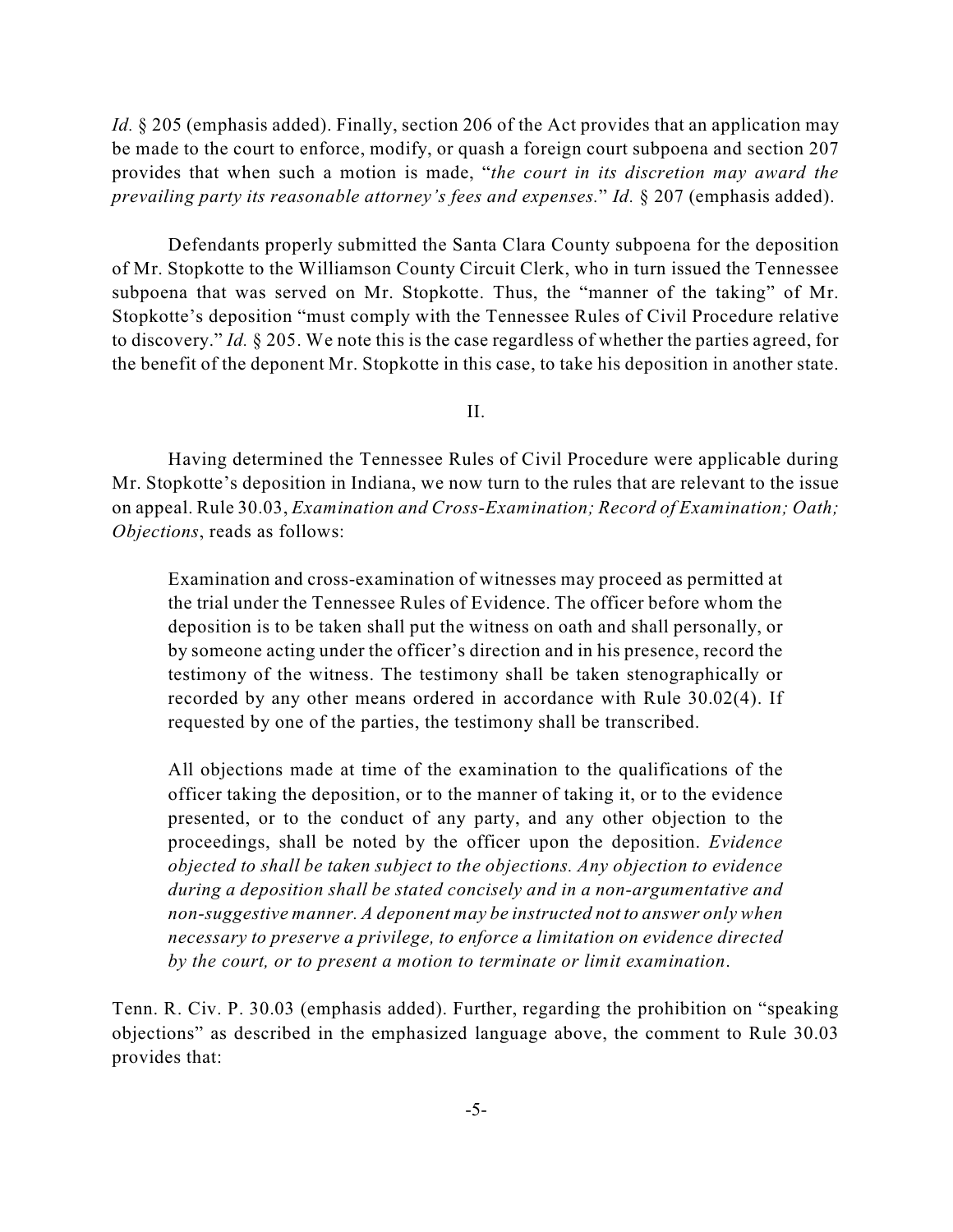The added language in the second paragraph of Rule 30.03 admonishes lawyers not to make "speaking" objections, which unethically put lawyers' words in deponents' mouths. *"Instructions" to a deponent not to answer a deposition question are made not only without authority but are unethical and sanctionable*. *See First Tennessee Bank v. FDIC*, 108 F.R.D. 640 (E.D. Tenn. 1985). Some courts have reminded the bar that a deposition is a formal judicial proceeding – albeit absent a presiding judge – and consequently consultations between counsel and deponent during questioning are not to be tolerated any more than it would be in the courtroom. *See Hall v. Clifton Precision*, 150 F.R.D. 525 (E.D. Pa. 1993).

Tenn. R. Civ. P. 30.03, Advisory Commission's Comment to 1995 Amendment. (Emphasis added).

Tennessee Rule of Civil Procedure 30.04 provides that at any time during a deposition, on motion of a party or deponent, "upon a showing that the examination is being conducted in bad faith or in such manner as unreasonably to annoy, embarrass, or oppress the deponent or party," the court may stop the examination or limit the scope and manner of the deposition as provided in Rule 26.03. Rule 30.04 also provides that "[t]he provisions of Rule 37.01(4) apply to the award of expenses incurred in relation to the motion." Tenn. R. Civ. P. 30.04.

Rules 30.03 and 30.04 afforded Mr. Stopkotte and Mr. Kammen several options if they believed the questions presented at the deposition were objectionable, harassing or subject to a privilege; however, at no time did Mr. Stopkotte or his attorney exercise any of these available options. To the contrary, instead of properly and professionally making an objection, by stating "concisely and in a non-argumentative and non-suggestive manner," *see* Tenn. R. Civ. P. 30.03, Mr. Kammen was belligerent, insulting and most unprofessional. Rather than making his objection and then allowing the evidence, namely Mr. Stopkotte's testimony, to "be taken subject to the objection," Mr. Kammen gave long-winded speaking objections and instructed his client not to answer. *See id.* Furthermore, many times Mr. Kammen instructs Mr. Stopkotte not to answer on the basis of Mr. Stopkotte's Fifth Amendment right against self-incrimination. We recognize such an instruction is permissible "when necessary to preserve a privilege." *Id*. However, there are several instances when Mr. Kammen refuses to allow Defendants' counsel to complete her question before he objects on the grounds of Mr. Stopkotte's Fifth Amendment rights. There are more instances when Mr. Kammen simultaneously objects on Fifth Amendment grounds and on the grounds that Mr. Stopkotte was asked the question in a previous civil deposition and provided the answer. Finally, although Mr. Kammen repeatedly accuses Defendants' counsel of conducting the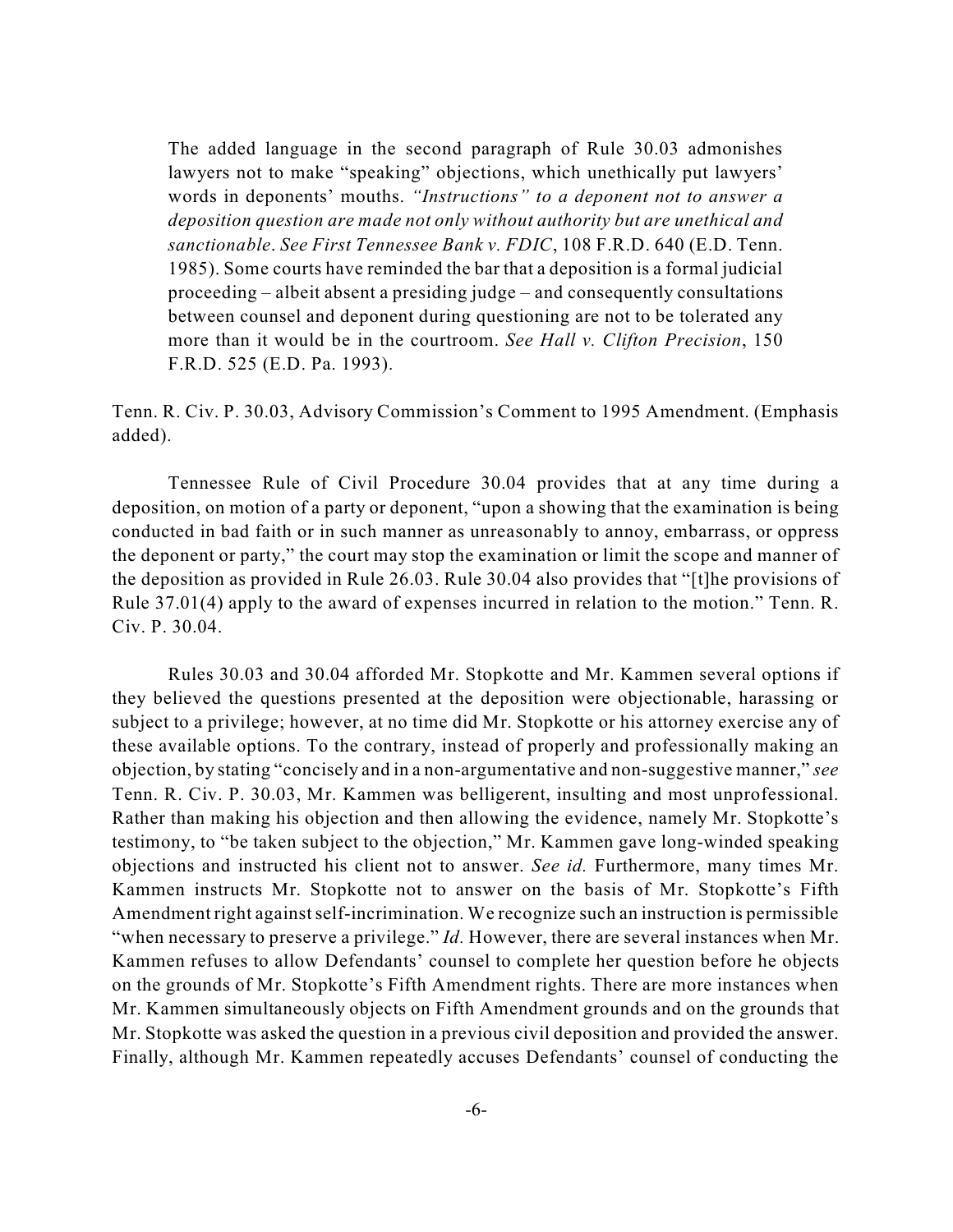deposition for the purpose of harassing and abusing Mr. Stopkotte, at no point in time, before, during or after the deposition, did Mr. Kammen file a motion for a protective order in the Williamson County Circuit Court, as is expressly authorized by Tennessee Rule of Civil Procedure 30.04. Mr. Kammen and Mr. Stopkotte simply left the deposition in the middle of questioning, and Mr. Kammen took no further action in the case.

For the above reasons and many more we have not addressed, we conclude, as the trial court did, that the *manner* in which Mr. Kammen conducted the deposition amounts to a violation of Rules 30.03 and 30.04 of the Tennessee Rules of Civil Procedure. *See also* Tenn. Code Ann. § 24-9-205 ("the time and place and the manner of the taking of the deposition, the production, or the inspection must comply with the Tennessee Rules of Civil Procedure relative to discovery").

III.

We now turn to the issue of the proper remedy for these discovery abuses, as provided in Tennessee Rule of Civil Procedure 37, *Failure to Make or Cooperate in Discovery, Sanctions*. Section 37.01 provides in relevant part:

A party, upon reasonable notice to other parties and all persons affected hereby, may apply for an order compelling discovery as follows:

(1) APPROPRIATE COURT. An application for an order to a party *or to a deponent who is not a party*, may be made to the court in which the action is pending.

(2) MOTION. *If a deponent fails to answer a question propounded or submitted under Rule 30 or 31*, . . . *the discovering party may move for an order compelling an answer*, or a designation, or an order compelling inspection in accordance with the request. When taking a deposition on oral examination, the proponent of the question may complete or adjourn the examination before applying for an order.

If the court denies the motion in whole or in part, it may make such protective order as it would have been empowered to make on a motion made pursuant to Rule 26.03.

(3) EVASIVE OR INCOMPLETE ANSWER. For purposes of thissubdivision *an evasive or incomplete answer is to be treated as a failure to answer*.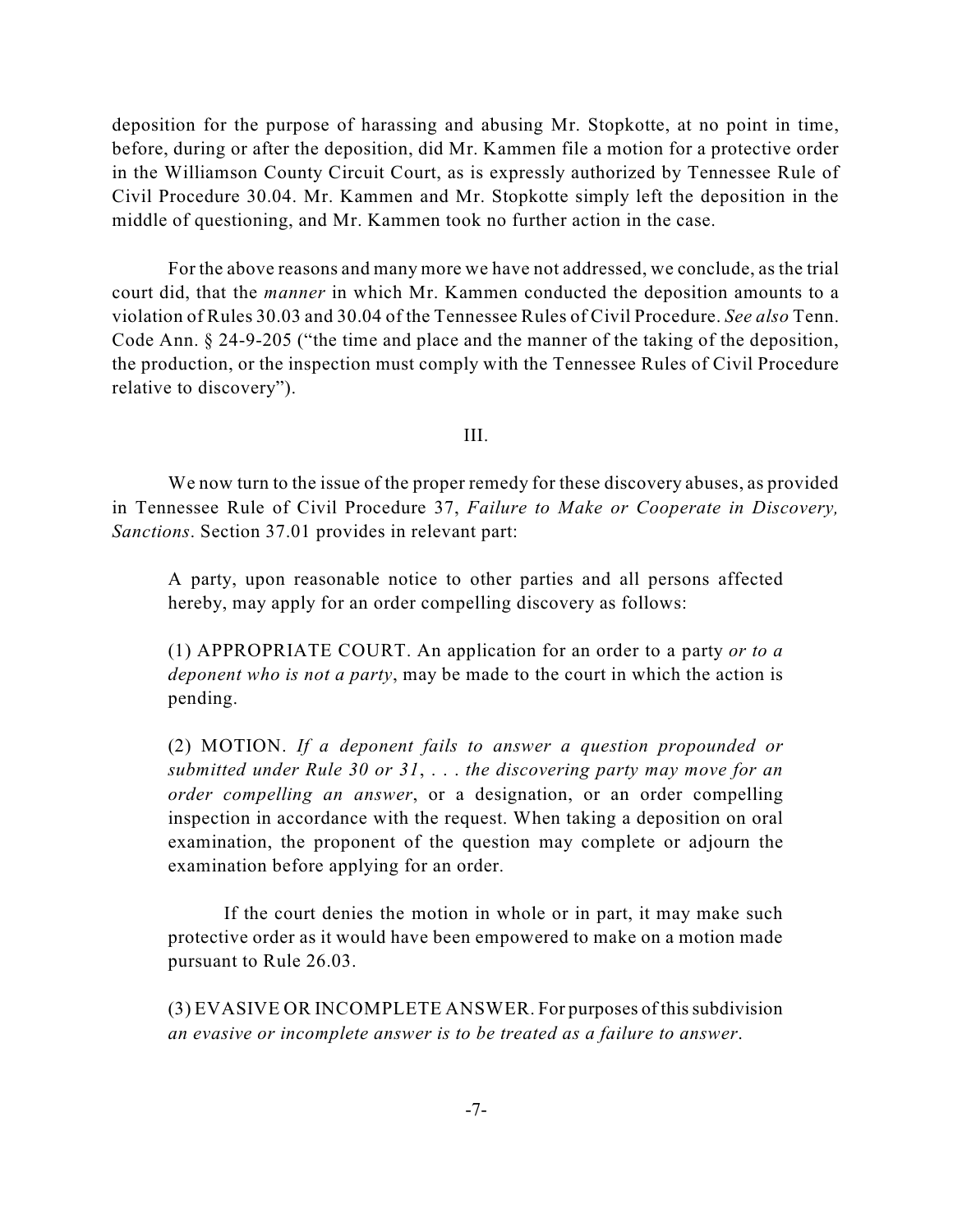(4) AWARD OF EXPENSES OF MOTION. *If the motion is granted, the court shall*, after opportunity for hearing, *require the party or deponent whose conduct necessitated the motion* or the party *or attorney advising such conduct or both of them to pay to the moving party the reasonable expenses incurred in obtaining the order, including attorney's fees*, unless the court finds that the opposition to the motion was substantially justified or that other circumstances make an award of expenses unjust.

Tenn. R. Civ. P. 37.01 (emphasis added). For other types of discovery abuses, Rule 37 authorizes trial courts to strike pleadings in whole or in part, hold a party or witness in contempt, or designate facts as established. *See* Tenn. R. Civ. P. 37.02. As for situations which are not particularly addressed in the Tennessee Rules of Civil Procedure, "trial judges have inherent authority to take such action as is necessary to prevent discovery abuse." *State ex rel. Gibbons v. Smart*, No. W2007-017680COA-R3-CV, 2008 WL 4491728, at \*10 (Tenn. Ct. App. Oct. 8, 2008) (citing *Lyle v. Exxon Corp.*, 746 S.W.2d 694, 699 (Tenn. 1988); *Mercer v. Vanderbilt Univ., Inc.*, 134 S.W.3d 121, 133(Tenn. 2004)). Thus, "the authority to impose sanctions for abuse of the discovery process derives from the Rules and the court's inherent powers." *Id.* (citing *Butler v. Butler*, No. 02A01-9807-CH-00184, 1999 WL 418351, at \*4 (Tenn. Ct. App. June 22, 1999)).

In this case, the trial court granted the motion to compel and ordered Mr. Stopkotte to pay a \$6,635 judgment to Defendants for their attorney fees and other expenses. Mr. Stopkotte insists the trial court erred in entering the award of monetary sanctions against him because he was not guilty of misconduct, only his attorney Mr. Kammen was.

We begin this analysis with the full recognition that "[t]rial courts have wide discretion to determine the appropriate sanction to be imposed." *Mercer*, 134 S.W.3d at 133. As such, the imposition of Rule 37 sanctions is reviewed on appeal pursuant to the very deferential abuse of discretion standard. *Amanns v. Grissom*, 333 S.W.3d 90, 97 (Tenn. Ct. App. 2010). When we review a discretionary decision by the trial court, we "begin with the presumption that the decision is correct and should review the evidence in the light most favorable to the decision." *Mercer*, 134 S.W.3d at 133 (quoting *Overstreet v. Shoney's Inc*., 4 S.W.3d 694, 709 (Tenn. Ct. App. 1999)). A trial court abuses its discretion only when it "applie[s] an incorrect legal standard, or reache[s] a decision which is against logic or reasoning that cause[s] an injustice to the party complaining." *Eldridge v. Eldridge*, 42 S.W.3d 82, 85 (Tenn. 2001) (quoting *State v. Shirley*, 6 S.W.3d 243, 247 (Tenn.1999)). Furthermore, we will set aside the trial court's decision as to sanctions when "the trial court . . . has acted inconsistently with the substantial weight of the evidence." *Mercer*, 134 S.W.3d at 133 (citing *White v. Vanderbilt Univ*., 21 S.W.3d 215, 223 (Tenn. Ct. App. 1999)).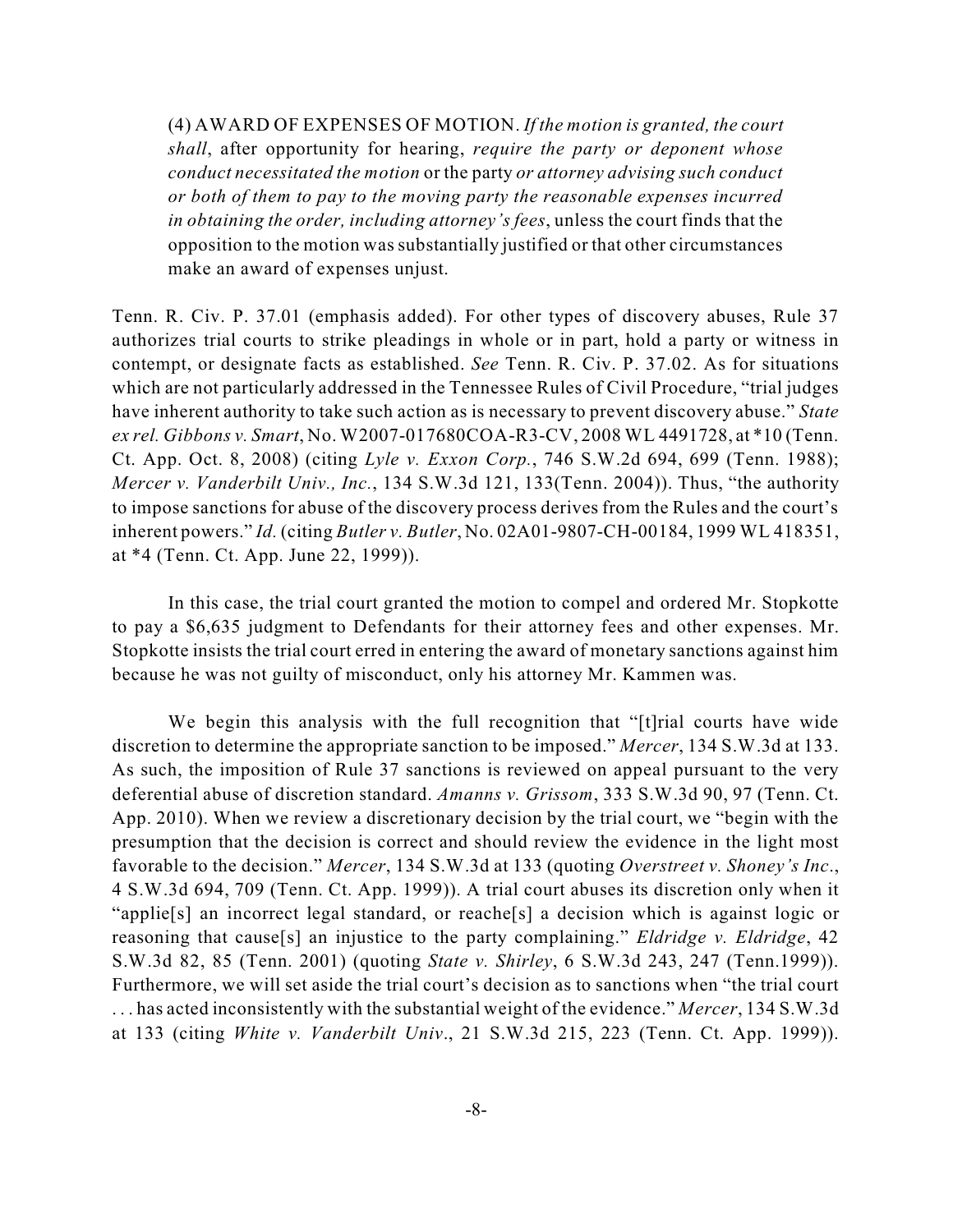However, we will not set aside a trial court's imposition of sanctions "even though reasonable judicial minds can differ concerning their soundness." *Id.*

Rule 37.01(4) permits the imposition of monetary sanctions for discovery abuse against a deponent, a deponent's attorney, or "both of them." Tenn. R. Civ. P. 37.01(4). The evidence in this record reveals that the active obstructionist was Mr. Kammen; indeed, Mr. Stopkotte was largely silent during the deposition. Thus, the question for this court to address is whether the trial court abused its discretion in determining Mr. Stopkotte was sufficiently culpable for Mr. Kammen's behavior that the monetary award to Defendants was not unjust. *See* Tenn. R. Civ. P. 37.01(4) (stating that if the court grants the motion to compel, the court "shall" award the moving party its expenses "unless the court finds that . . . other circumstances make an award of expenses unjust.").

This court dealt with a very similar issue in the case of *Mansfield v. Mansfield*, No. 01A019412CH0058, 1995 WL 643329 (Tenn. Ct. App. Nov. 3, 1995). In that case, the trial court ordered the plaintiff, Mr. Mansfield, to pay \$5,580 to the defendant, Ms. Mansfield, for legal expenses incurred in filing a motion to compel Mr. Mansfield to respond to interrogatories and requests for production of documents. *Id.* at \*8. Mr. Mansfield did not deny that discovery abuses occurred, however, he asserted that monetary sanctions were not warranted against him because "his former lawyer was responsible for the abuses." *Id.* at \*5. Finding that Mr. Mansfield was "directly responsible for many of the discovery delays and that *he was aware of his former lawyer's inadequate responses* to Ms. Mansfield's discovery requests," the court found "little merit" in this claim.<sup>3</sup> *Id.* at \*5 (emphasis added). In a detailed analysis of a client's responsibility for his lawyer's conduct, the *Mansfield* court stated:

Mr. Mansfield attempts to avoid the monetary sanctions by laying the responsibility for the discovery abuses at his former lawyer's feet. We will not permit him to distance himself from his former lawyer because the record indicates that he was not completely innocent with regard to the untimely and incomplete interrogatories, the failure to return the signed authorizations to gain access to his financial records, and the failure to respond timely and appropriately to the request for production of documents.

 $<sup>3</sup>Mr$ . Mansfield also argued that the sanctions against him were not warranted for two additional</sup> grounds: "(2) Ms. Mansfield did not adequately document her claimed expenses, and (3) Ms. Mansfield's claimed expenses involved routine discovery matters, . . ." *Mansfield*, 1995 WL 643329, at \*5. The appellate court also found "little merit in these claims." *Id.* We also note Mr. Stopkotte does not take issue with the *amount* of the monetary sanctions entered against him in this case.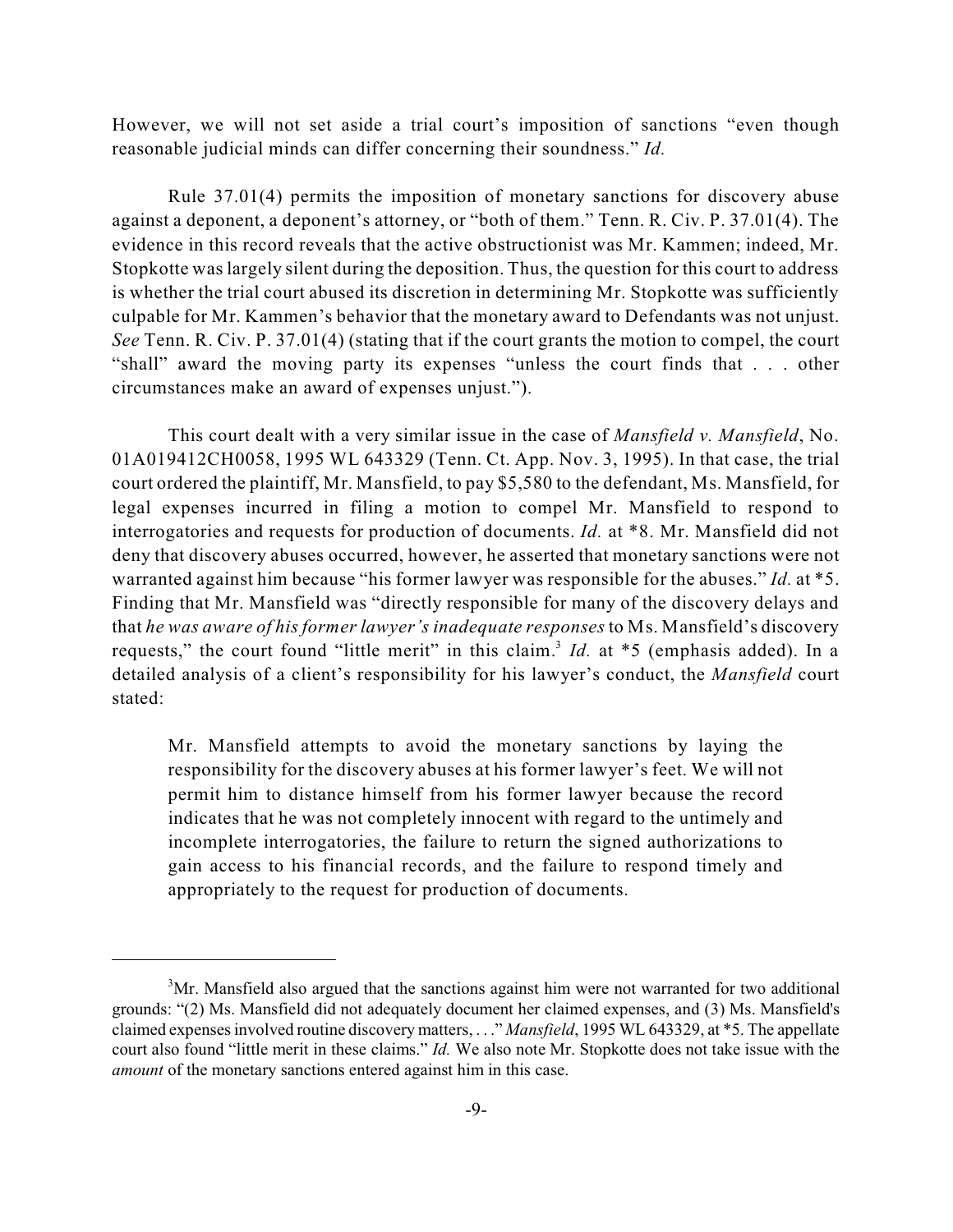Clients in civil proceedings cannot easily avoid the consequences of actions of their voluntarily chosen attorneys. *Link v. Wabash R.R.*, 370 U.S. 626, 633-34 (1962); *Johnson v. Allis Chalmers Corp*., 470 N.W.2d 859, 867-68 (Wis. 1991). Except for certain circumstances not at issue here, a lawyer's conduct during the course of litigation is attributable to and binding on his or her client. *Hart v. First Nat'l Bank*, 690 S.W.2d 536, 539 (Tenn. Ct. App. 1985). Thus, our courts have found that clients are responsible for the manner in which their lawyer initiated a bad check case, *Coffee v. Peterbilt of Nashville, Inc*., 795 S.W.2d 656, 659-60 (Tenn. 1990), and for their lawyer's failure to pursue adequate discovery and to insist on a jury trial. *Memphis Bd. of Realtors v. Cohen*, 786 S.W.2d 951, 952-53 (Tenn. Ct. App. 1989).

Tenn. R. Civ. P. 37.01(4) and Tenn. R. Civ. P. 37.02 permit imposing monetary sanctions for discovery abuse against a party, the party's lawyer, or both. These sanctions must relate directly to the particular type of abuse involved in the case and must not be excessive. The punishment, in other words, must fit the crime and must be visited upon the criminal. Accordingly, as the Supreme Court of Texas has noted,

The trial court must at least attempt to determine whether the offensive conduct is attributable to counsel only, or to the party only, or to both. This we recognize will not be an easy matter in many instances. On the one hand, a lawyer cannot shield his [or her] client from sanctions; a party must bear some responsibility for its counsel's discovery abuses when it is or should be aware of counsel's conduct and the violation of discovery rules. On the other hand, a party should not be punished for counsel's conduct in which it is not implicated apart from having entrusted to counsel its legal representation.

*Id.* at \*5-6 (quoting *Transamerican Natural Gas Corp. v. Powell*, 811 S.W.2d 913, 917 (Tex.1991)) (footnote omitted).

Applying these legal principles to the case at bar, we find the trial court did not abuse its discretion in holding Mr. Stopkotte liable for the monetary sanctions.

We are mindful of the fact that it was at the request of Mr. Stopkotte and his attorney that the deposition took place in Indiana at Mr. Kammen's office, outside of the trial court's jurisdiction. The parties agreed to accommodate Mr. Stopkotte in his request, which served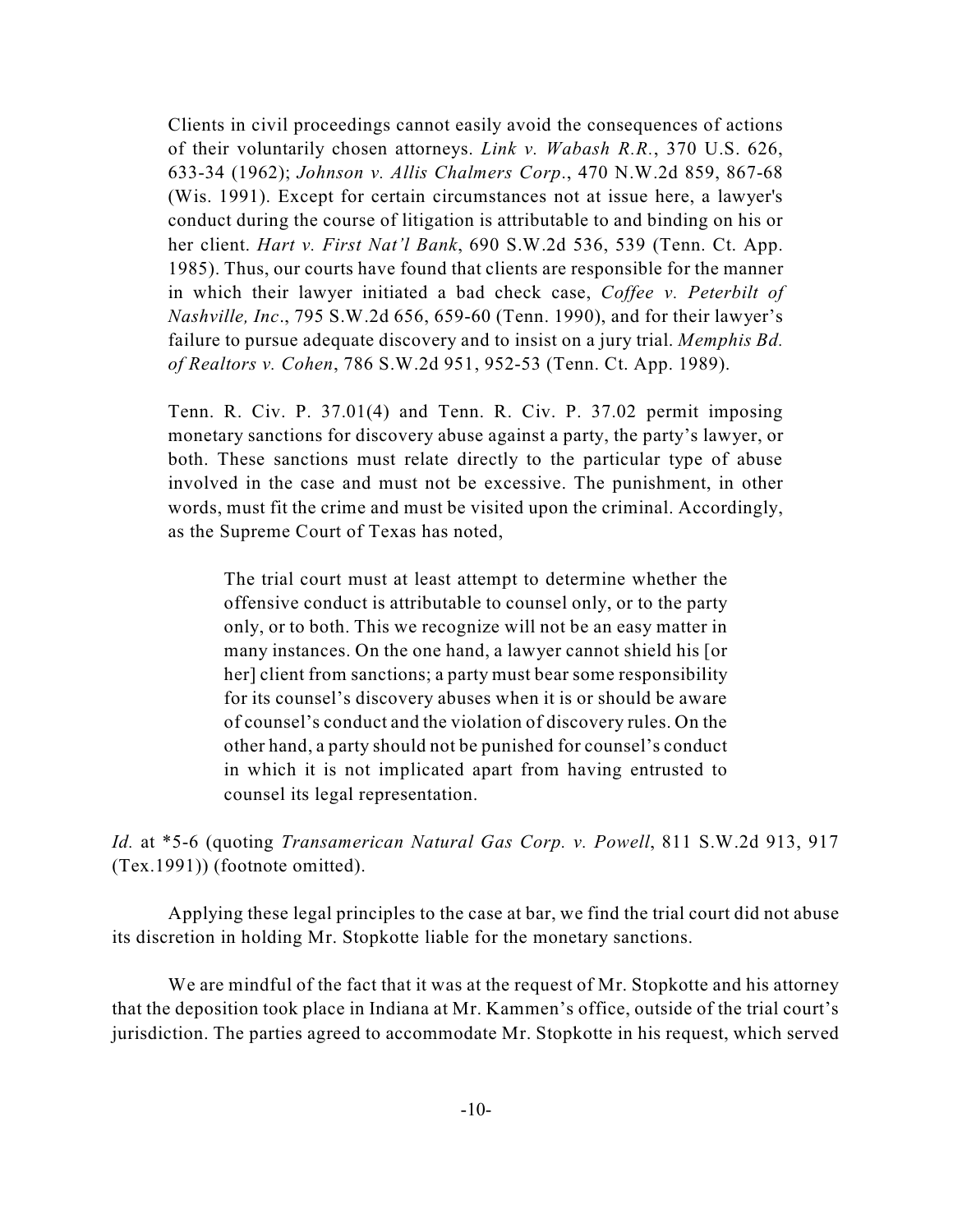to substantially reduce the fee and expenses Mr. Stopkotte would have been obliged to pay Mr. Kammen had the deposition taken place in Williamson County, Tennessee. 4

We also recognize from the record on appeal that the underlying proceedings, *Jane Doe v. USA Swimming*, were extremely acrimonious, and that Mr. Stopkotte has a troubled history with USA Swimming, Inc., relating to his own participation in the *Jane Doe* litigation as well as his career as a swim coach. As such, we find it disingenuous to suggest that Mr. Stopkotte played no role in the planning and execution of his deposition "apart from having entrusted to [Mr. Kammen his] legal representation." *See Mansfield*, 1995 WL 643329, at \*6. Put another way, Mr. Stopkotte's acquiescence about his attorney's conduct speaks volumes. This court understands that as a non-lawyer, Mr. Stopkotte is not expected to understand the nuanced details of the Tennessee Rules of Civil Procedure concerning depositions; however, Mr. Kammen's conduct was a far cry from a subtle or highly technical violation of legal rules. He repeatedly insulted and threatened opposing counsel, instructed Mr. Stopkotte to not answer questions as basic as, "Mr. Stopkotte, have you ever been known by any other names?" and answered several questions himself, sarcastically, before Mr. Stopkotte began speaking.

For example, in response to counsel's routine and straightforward admonition of Mr. Stopkotte of the importance of not speculating and giving the best and most truthful answer during the deposition, as distinguished from changing an answer to a substantive question after the deponent has the opportunity to read the transcript of the deposition, Mr. Kammen stated,

Well, I've been doing this for 40 years, and I've been doing it all over the county. And let me tell you, I've never before heard . . . a lawyer suggest and try to intimidate a witness like you're doing here. This is absolutely unprofessional. It's  $\dots$  just showing that you would do this.  $\dots$  [Y] ou attempt to poison the atmosphere of this deposition.

In response to opposing counsel's statement that a particular question was not asked in a previous deposition, Mr. Kammen stated, "You had him there for hours. If you guys didn't ask that question, that's your problem." Mr. Kammen then refused to locate the alleged

<sup>&</sup>lt;sup>4</sup>Had the deposition been taken in Williamson County, as the subpoena directed, Mr. Kammen would have traveled from Indiana to Tennessee and charged Mr. Stopkotte for the additional hours of professional time required to travel and the expense of travel and lodging, etc. As Mr. Kamen stated, had the deposition been conducted in Tennessee "[t]hen we would have had to drive 12 hours . . . running up the bill for [Mr. Stopkotte]." Transcript of May 6, 2011 Deposition of Kenneth Stopkotte, p. 236, lines 1-5 (hereafter, "Transcript").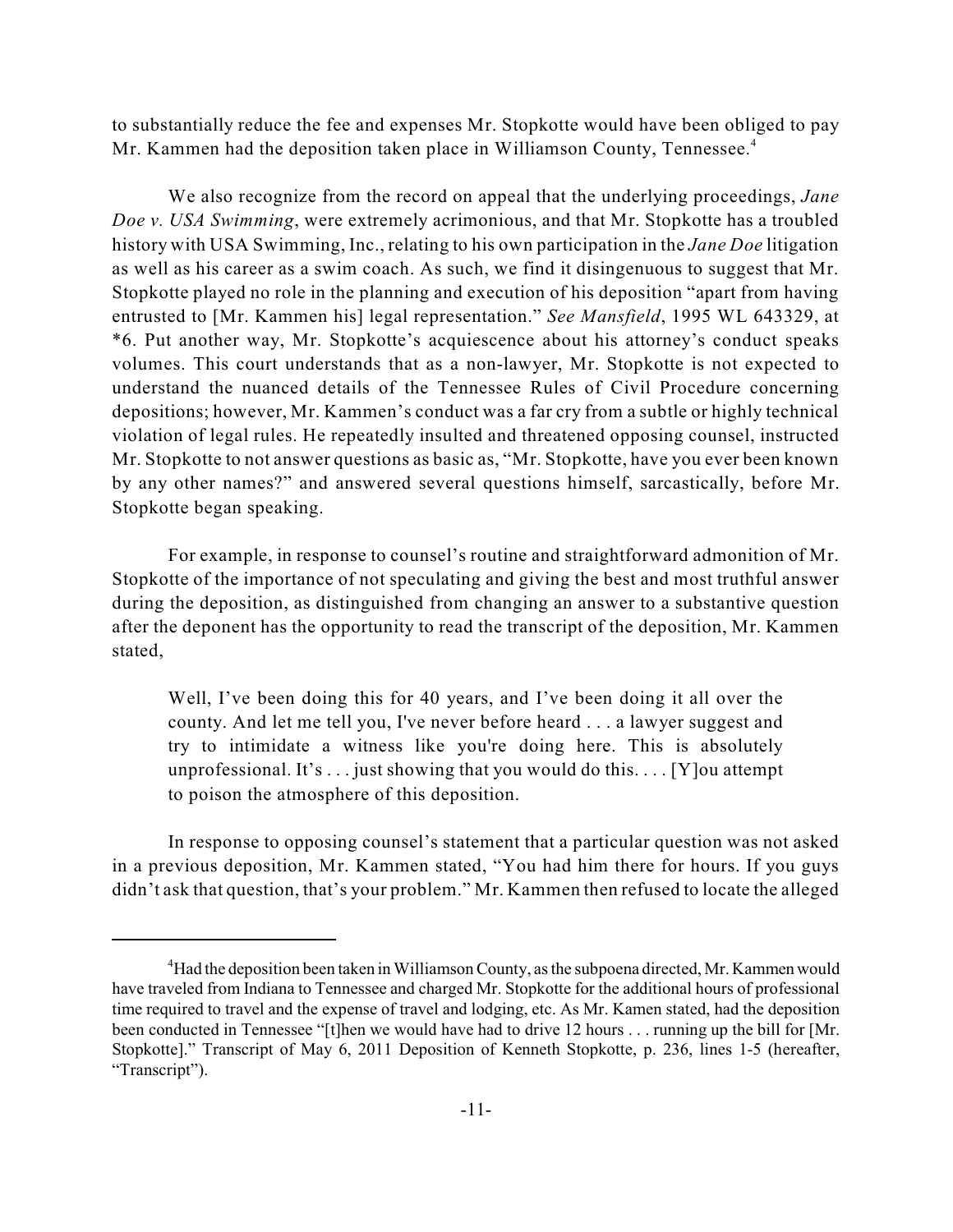same question in the transcript of a prior deposition stating, "[w]ell, he's not answering it here. Next question."

Mr. Kammen responded to opposing counsel's efforts to establish inconsistencies between two news articles about USA Swimming, by stating, "This is exactly the same article. . . . Oh, are you accusing somebody of modifying it and then putting it on the Internet?" Mr. Kammen answered another question, "I'm sure the answer is no," before objecting or allowing Mr. Stopkotte to answer. And then, in response to the question "Do you have an iPhone," to Mr. Stopkotte, Mr. Kammen answered, "Yes, I do. I don't know about [Mr. Stopkotte]. Same objection."

For his final act, Mr. Kammen responded to opposing counsel's inquiry into why Mr. Stopkotte and Mr. Kammen decided to end the deposition early, Mr. Kammen stated, "What part of . . . 'we're not going to answer questions' don't you get?"<sup>5</sup>

Admittedly, the impermissibly obstructive, indeed unprofessional, behavior was that of Mr. Kammen, however, we cannot ignore the fact that this was not Mr. Stopkotte's first deposition. Indeed, as we have discussed in this opinion, many of Mr. Kammen'sinstructions not to answer questions were allegedly based on Mr. Stopkotte's previous depositions in a separate but similar case. In sum, we find Mr. Stopkotte's experience coupled with the outrageous nature of the discovery violations in this case suggest that Mr. Stopkotte was not completely innocent in necessitating Defendants' motion to compel. *See Mansfield*, 1995 WL 643329, at \*5.

The foregoing notwithstanding, another very important factor to recognize is the limited scope of appellate review of a trial court's decision to impose discovery sanctions. This court is *not* to determine "whether we would have reached the same decision" as the trial court; instead, we must determine whether the trial court misapplied the controlling law or acted inconsistently with the substantial weight of the evidence. *Buckner*, 44 S.W.3d at 83. The trial court had the authority to enter a monetary judgment in favor of Defendants, both under Rule 37 and the court's inherent powers. *See* Tenn. R. Civ. P. 37.01; *Lyle*, 746 S.W.2d at 698-99. Moreover, under the unique circumstances of this case, the fact that Mr. Kammen was the active abuser of the rules governing the discovery process does not render the trial court's decision to assess monetary sanctions against Mr. Stopkotte unjust. The

 $I$ <sup>5</sup>It must be noted that the foregoing excerpts from the deposition do not adequately convey the frequency and impropriety of Mr. Kammen's objections or the hostile tenor of his behavior during Mr. Stopkotte's deposition, however, we see nothing to be gained by quoting more. Mr. Kammen did not make an appearance in this action and is not licensed in Tennessee. Thus, as the trial court found, we have no jurisdiction over him and may not impose sanctions against him.